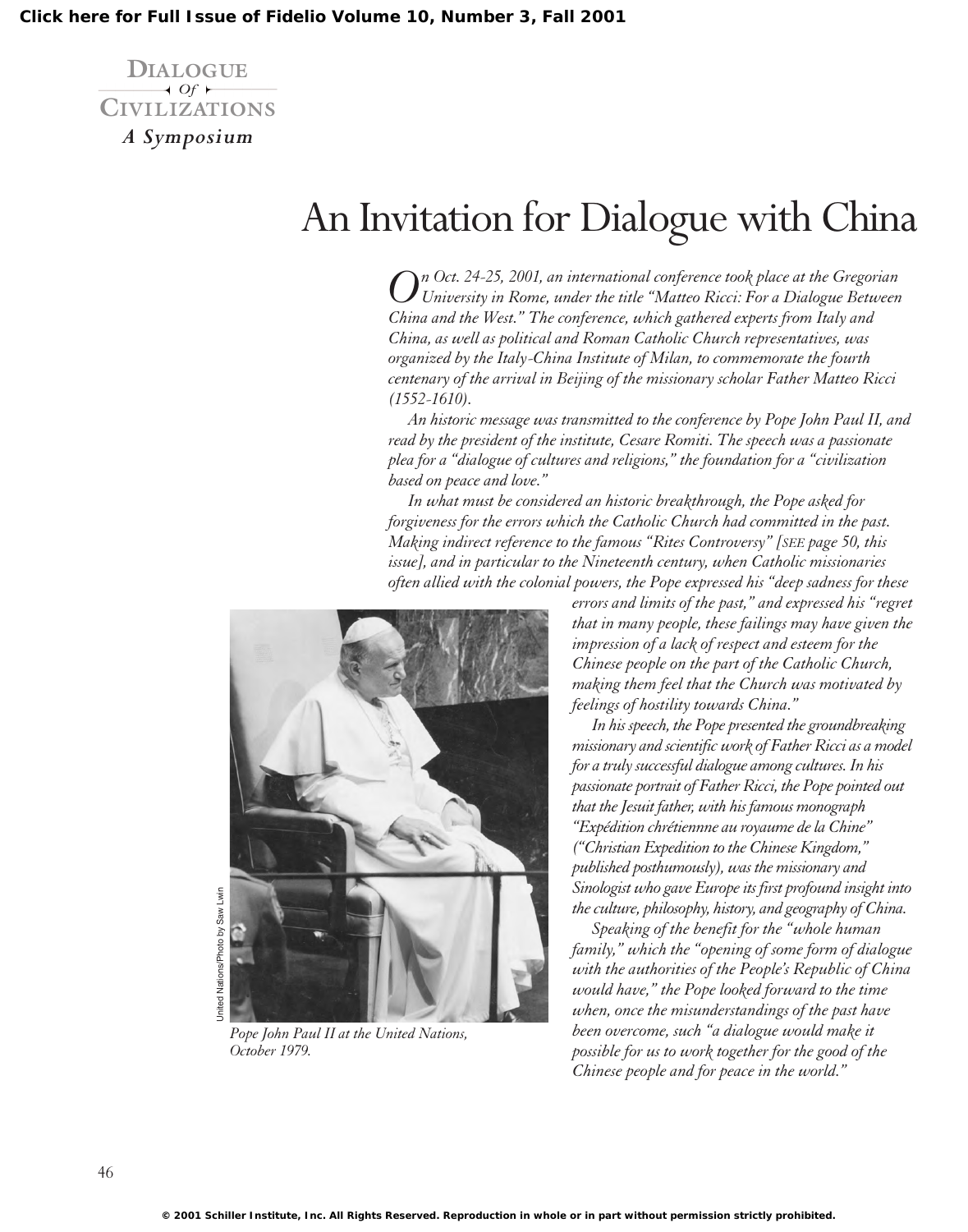## POPE JOHN PAUL II:

## 'The *raison d'être* of friendship is mutual need and mutual help'

*The message of Pope John Paul II for the Fourth Centenary of the arrival in Beijing of the great missionary and scientist Matteo Ricci, SJ, was delivered on Oct. 24, 2001. The Vatican translation was taken from International Fides.* 

**1.** It gives me great joy to address you, distinguished Ladies and Gentlemen, on the occasion of the International Conference commemorating the 400th anniversary of the arrival in Beijing of the great Italian missionary, humanist, and man of science, Father Matteo Ricci, a celebrated son of the Society of Jesus. My greeting goes in a special way to the Rector of the  $\frac{2}{5}$ Pontifical Gregorian University and the Direc-

tors of the Italian-Chinese Institute, the two institutions which have sponsored and organized the Conference. In welcoming you, I also extend a cordial greeting to the scholars who have come from China, Father Ricci's beloved adopted country.

I am aware that this Conference in Rome is taking place in a certain continuity with the important International Symposium recently held in Beijing (Oct. 14-17) on the theme Encounters and Dialogue, with special reference to the cultural exchanges between China and the West at the end of the Ming Dynasty and the beginning



*Jesuit missionary*

of the Qing Dynasty. There too, scholarly attention was directed to the singular work of Father Matteo Ricci in China.

**2.** Today's meeting takes us in mind and heart to Beijing, the great capital of modern China and the capital of the "Middle Kingdom" in Father Ricci's time. After 21 long years of avid and intense study of the language, history, and culture of China, Father Ricci entered Beijing, the city of the Emperor, on 24 January 1601. Received with every honor, held in high regard and frequently vis-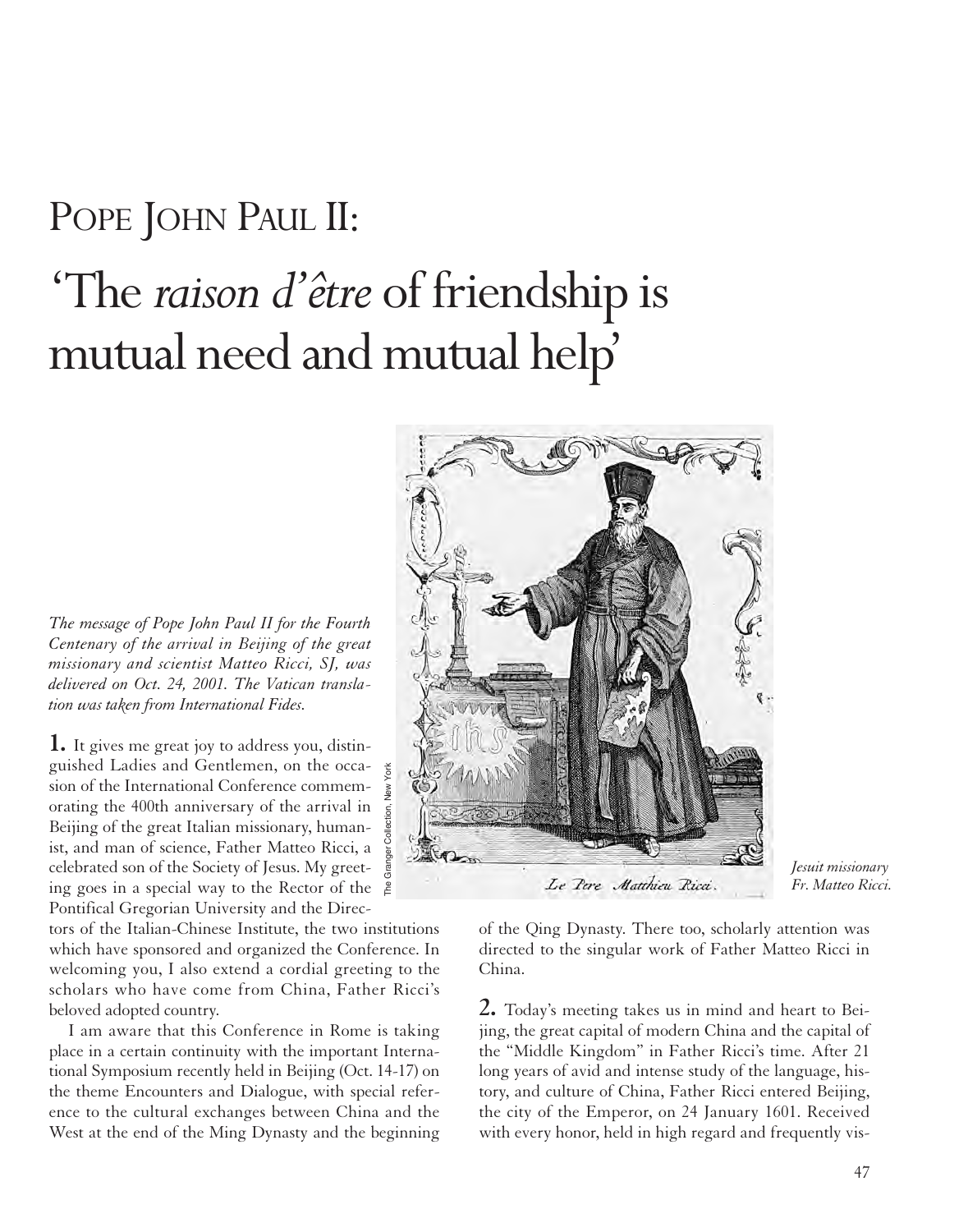ited by men of letters, mandarins, and those desiring to learn the new sciences of which he was an acknowledged master, he lived the rest of his days in the imperial capital, where he died a holy death on 11 May 1610, at the age of 57 years, almost 28 of which had been spent in China. I am pleased here to recall that when Father Ricci arrived in Beijing, he wrote a Memorial to the Emperor Wan-li, in which he introduced himself as a celibate religious who sought no privilege at court, asking only to be able to place at the service of His Majesty his own person and the expertise in the sciences which he had acquired in the "great West" from which he had come (cf. *Opere Storiche del P. Matteo Ricci S.I.,* ed. P. Tacchi Venturi S.J., vol. II, Macerata, 1913, 496ff). The reaction of the Emperor was positive, and this gave greater significance and importance to the Catholic presence in modern China.

For four centuries, China has highly esteemed Li Madou, "the Sage of the West," the name by which Father Matteo Ricci was known and continues to be known today. Historically and culturally he was a pioneer, a precious connecting link between West and East, between European Renaissance culture and Chinese culture, and between the ancient and magnificent Chinese civilization and the world of Europe.

As I had occasion to mention on the occasion of the International Congress of Ricci Studies held to commemorate the fourth centenary of Matteo Ricci's arrival in China (1582-1982), his merit lay above all in the realm of inculturation. Father Ricci forged a Chinese terminology for Catholic theology and liturgy, and thus created the conditions for making Christ known and for incarnating the Gospel message and the Church within Chinese culture (cf. *Insegnamenti di Giovanni Paolo II,* vol. V/3, 1982, Libreria Editrice Vaticana, 1982, 923-925). Father Matteo Ricci made himself so "Chinese with the Chinese" that he became an expert Sinologist, in the deepest cultural and spiritual sense of the term, for he achieved in himself an extraordinary inner harmony between priest and scholar, between Catholic and orientalist, between Italian and Chinese.

**3.** Four hundred years after the arrival of Matteo Ricci in Beijing, we cannot fail to ask what is the message he can offer to the great Chinese nation and to the Catholic Church, to both of which he felt ever deeply bound and by both of which he was and is sincerely valued and loved.

One of the aspects that make Father Ricci's work in China original and enduringly relevant, is the deep empathy which he cultivated from the first towards the whole history, culture, and tradition of the Chinese people. His short *Treatise on Friendship* (*De Amicitia Jiaoy-* *oulun*), which had great success from the first edition produced in Nanking in 1595, and the wide and intense network of friendships which he constantly built up during his 28 years in the country, remain an irrefutable testimony to his loyalty, sincerity, and fellowship with the people who had welcomed him. These sentiments and attitudes of the highest respect sprang from the esteem in which he held the culture of China, to the point of leading him to study, interpret, and explain the ancient Confucian tradition and thus offer a re-evaluation of the Chinese classics.

From his first contacts with the Chinese, Father Ricci based his entire scientific and apostolic methodology upon two pillars, to which he remained faithful until his death, despite many difficulties and misunderstandings, both internal and external: first, Chinese neophytes, in embracing Christianity, did not in any way have to renounce loyalty to their country; second, the Christian revelation of the mystery of God in no way destroyed but in fact enriched and complemented everything beautiful and good, just and holy, in what had been produced and handed down by the ancient Chinese tradition. And just as the Fathers of the Church had done centuries before in the encounter between the Gospel of Jesus Christ and Greco-Roman culture, Father Ricci made this insight the basis of his patient and far-sighted work of inculturation of the faith in China, in the constant search for a common ground of understanding with the intellectuals of that great land.

**4.** The Chinese people, especially in more recent times, have set themselves important objectives in the field of social progress. The Catholic Church, for her part, regards with respect this impressive thrust and far-sighted planning, and with discretion offers her own contribution in the promotion and defense of the human person, and of the person's values, spirituality, and transcendent vocation. The Church has very much at heart the values and objectives which are of primary importance also to modern China: solidarity, peace, social justice, the wise management of the phenomenon of globalization, and the civil progress of all peoples.

As Father Ricci wrote precisely in Beijing, when in the last two years of his life he was editing that pioneering work which is fundamental for an understanding of China by the rest of the world and which is entitled, "On the Entry of the Society of Jesus and Christianity into China" (cf. *Fonti Ricciane,* Vol. 2, cit., No. 617, p. 152), so too, today, the Catholic Church seeks no privilege from China and its leaders, but solely the resumption of dialogue in order to build a relationship based upon mutual respect and deeper understanding.